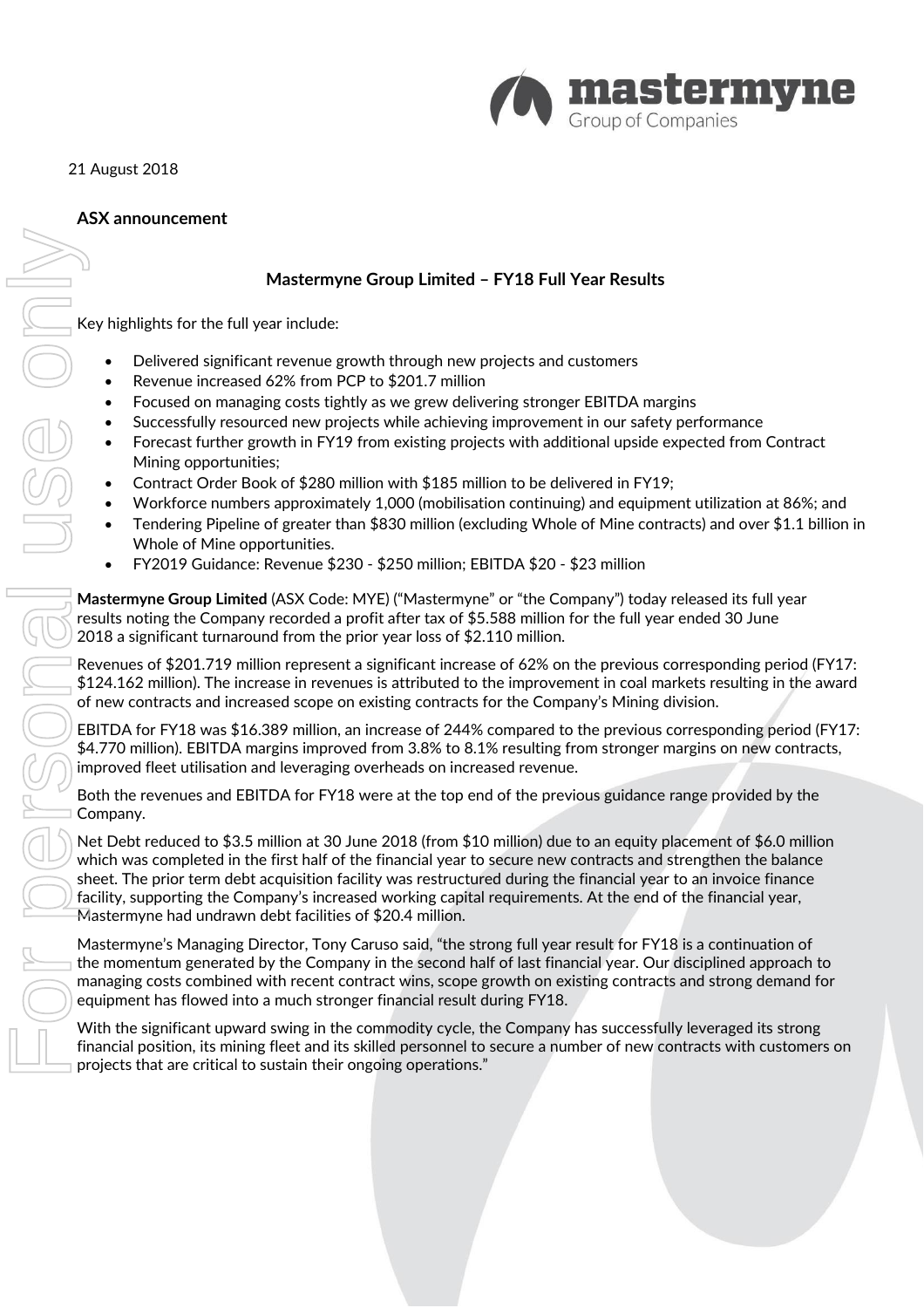### Operational Summary

The Mining division has again been the primary driver of the growth during FY18 and this is largely attributed to this division's strong link with coal production activities. The engineering and maintenance segment has lagged behind the upswing in production activities but more recently the Company has seen an increase in the number of opportunities for the Mastertec division.

During the year the Company has:

- secured new projects with Peabody Coal Australia at their North Goonyella Mine and Wambo Mine secured and also with Whitehaven's Narrabri Mine, adding to the Company's already strong list of tier 1 mining clients; and
- Renewed contracts with Anglo's Moranbah North Mine, BMA's Broadmeadow Mine and with Dalrymple Bay Coal Terminal along with a number of smaller projects sites;

With the addition of the recent major projects, the Company has shifted its exposure from primarily Coking coal to an equal weighting of Thermal and Coking coal. The Company continues to successfully cycle through contract renewals with the major Anglo Moranbah North Umbrella contract due for renewal in the second half of FY19. Given the extremely long term and successful relationship, the Company is confident this contract will be renegotiated for a multi-year period.

The improved coal price has supported a significant increase in tendering activity in both sustaining projects and more recently in growth projects. Clients are continuing to rely heavily on contractors to catch up on work that had been deferred through the cycle but also to take the opportunity to increase supply into a stronger coal price market.

The Company has continued with its strategy of pursuing whole of mine (WOM) operations and is now close to completing the first project with site mobilisation potentially occurring as early as November this year. The WOM operations are key to growing the Company's revenue base, providing a material and resilient revenue stream with long term visibility. In addition to the immediate opportunity, the Company is actively working on two other near-term WOM opportunities, one of which is Stanmore Coal's Isaac Plains Underground project.

Through the year the Company has invested heavily in redeploying its mining fleet into projects across Queensland and NSW. The fleet has been a major competitive advantage for the Company, providing leverage to secure new contracts with improved margins. The overall fleet utilisation has returned to historical levels of greater than 85% and will continue to be pivotal for the continued growth of the business. Moving forward capital expenditure will return to sustaining levels only to maintain the current fleet. Equipment hire rates have returned to historical levels which is supporting stronger EBITDA margins. No further capital expenditure is forecast to be spent on new equipment in the contracting business but the Company will require additional equipment for the WOM contracts.

Our strong focus on safety has again been demonstrated with lagging injury rates continuing to trend downwards in the second half. The significance of this outcome is further enhanced when taking into consideration the substantial growth and number of new projects that have come on line over the period. The Company has achieved 12 months without recordable injuries on 12 of our 16 project sites with the entire NSW operations completing 12 months recordable injury free. Injury rates have fallen to 6.5 from 18.2 for the full year and is the